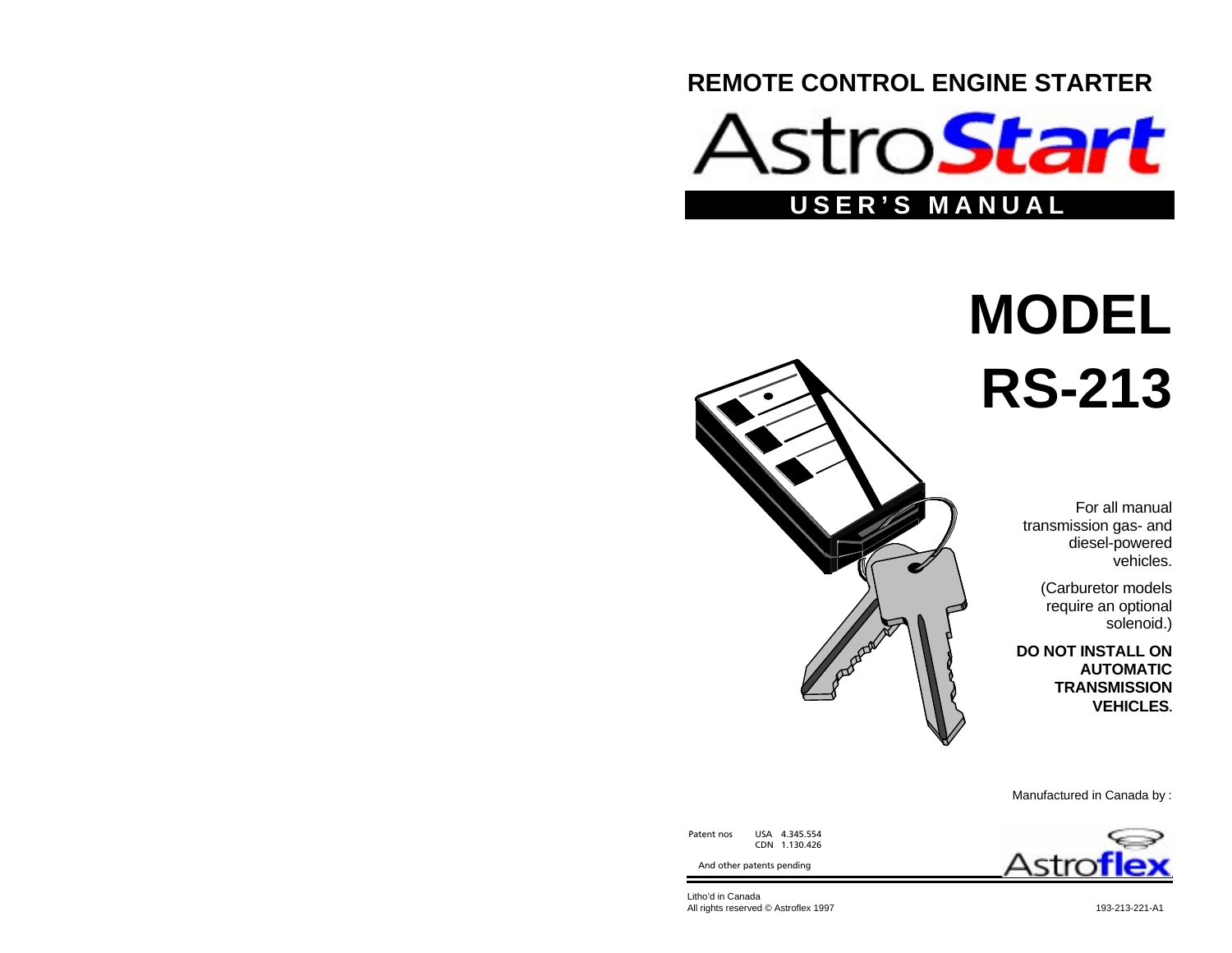# **INTRODUCTION**

Thank you for choosing the AstroStart Remote Control Engine Starter. Your Remote Starter is the result of intensive research by a company specializing in the design of high-quality electronic automotive products. AstroStart is designed to provide many years of reliable, trouble-free service. Its advanced microchip circuitry incorporates billions of possible access codes which makes it practically impossible to interfere with another remote control vehicle. Your Remote Starter offers the ultimate in safety, is simple to use and has many features to make your life easier. Please read the following instructions carefully so that you understand how your AstroStart works and can take advantage of all these features. Some of the functions described below may not be applicable to your vehicle.

# **TABLE OF CONTENTS**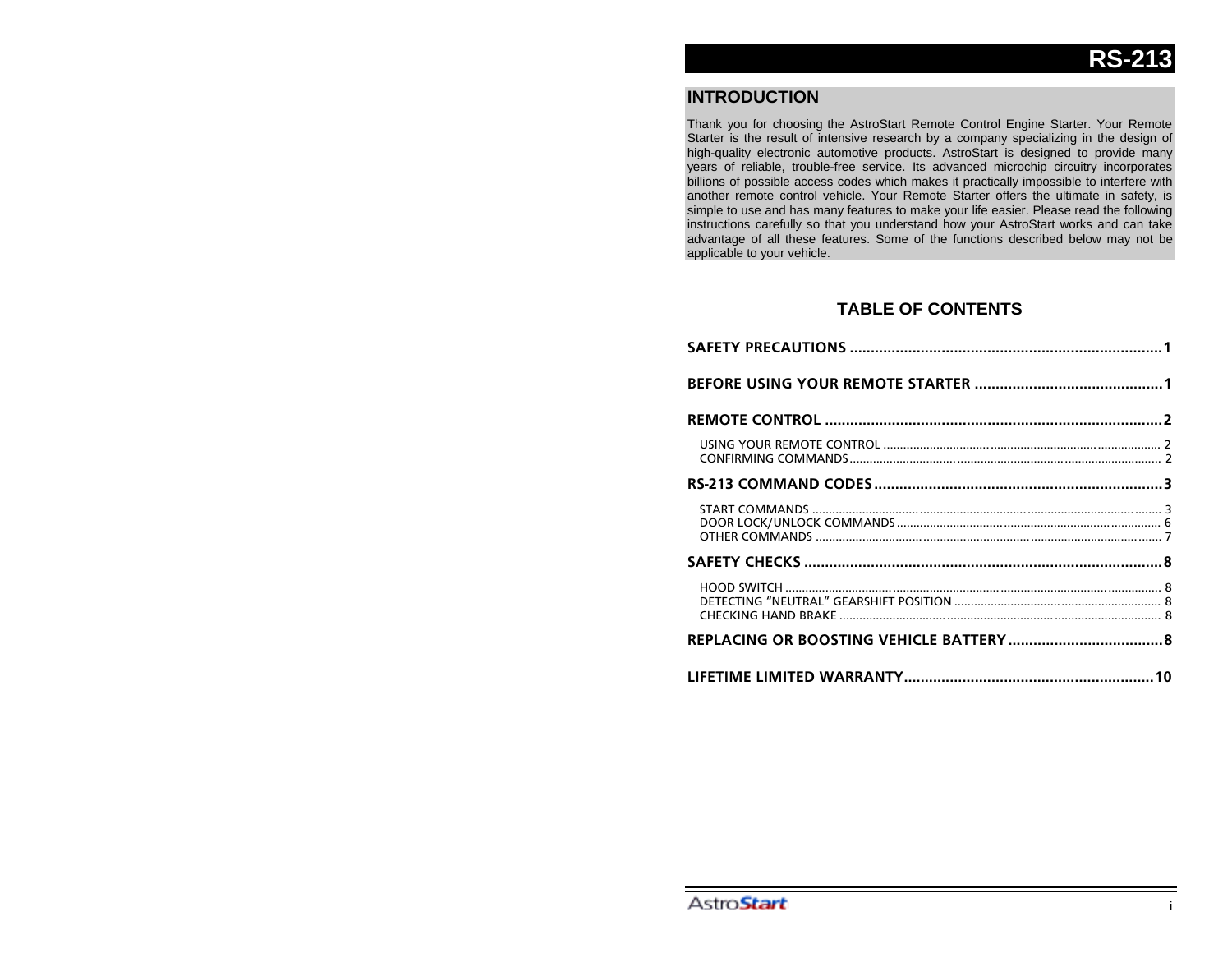# **SAFETY PRECAUTIONS**

- $\triangleright$  Always turn off main switch when vehicle is parked in an enclosed, unventilated area or is in for servicing.
- $\triangleright$  Always turn off main switch when not using your Remote Starter for extended periods of time.
- $\triangleright$  Keep remote controls away from children.
- $\triangleright$  Have your engine tuned regularly to ensure optimum performance of your Remote **Starter**
- $\triangleright$  Make sure your windshield wipers are turned off before leaving vehicle.
- $\triangleright$  Check safety features regularly; they prevent your Remote Starter from operating under certain conditions. (See "SAFETY CHECKS".)
- $\triangleright$  Make sure you comply with all local regulations which may prohibit leaving your engine running when vehicle is unattended in a public place.
- $\triangleright$  Always advise service personnel that your vehicle is equipped with a Remote Starter.
- $\triangleright$  We strongly recommend that you have your Remote Starter checked annually. Contact the dealer in your area.

# **BEFORE USING YOUR REMOTE STARTER**

Before leaving your vehicle, set the various controls in order to use your Remote Starter.

Set heating/air-conditioning to desired position. (When Remote Starter starts your engine, it will also turn on your climate control system.)

Make sure:

- ¾ windshield wipers are "**OFF**".
- ¾ gearshift is in **NEUTRAL**;
- ¾ hand brake is **ON**;
- $\triangleright$  system has beeped once to confirm that it is ready to receive a command.  $\ast$

7 The system generates the beep to send a code every time key is not in ignition and brakes are applied, or every time key is turned from "**ON**" to "**OFF**".

Code 1 System ready.

If system beeps more than once (i.e., sends a code other than Code 1), refer to following table to rectify situation.

- Code 2 Gearshift is not in **NEUTRAL**.
- Code 3 Hand brake is not **ON** properly.
- Code 4 Sequence not recognized  $@$ .
- Code 5 Programming problem. Contact your service center.
- Internal communication problem. Consult your service center.

**E** This sequence is part of your Remote Starter's safety system which constantly checks position of your gearshift. This sequence is reset every time gearshift is moved from any gear into neutral while hand brake is off.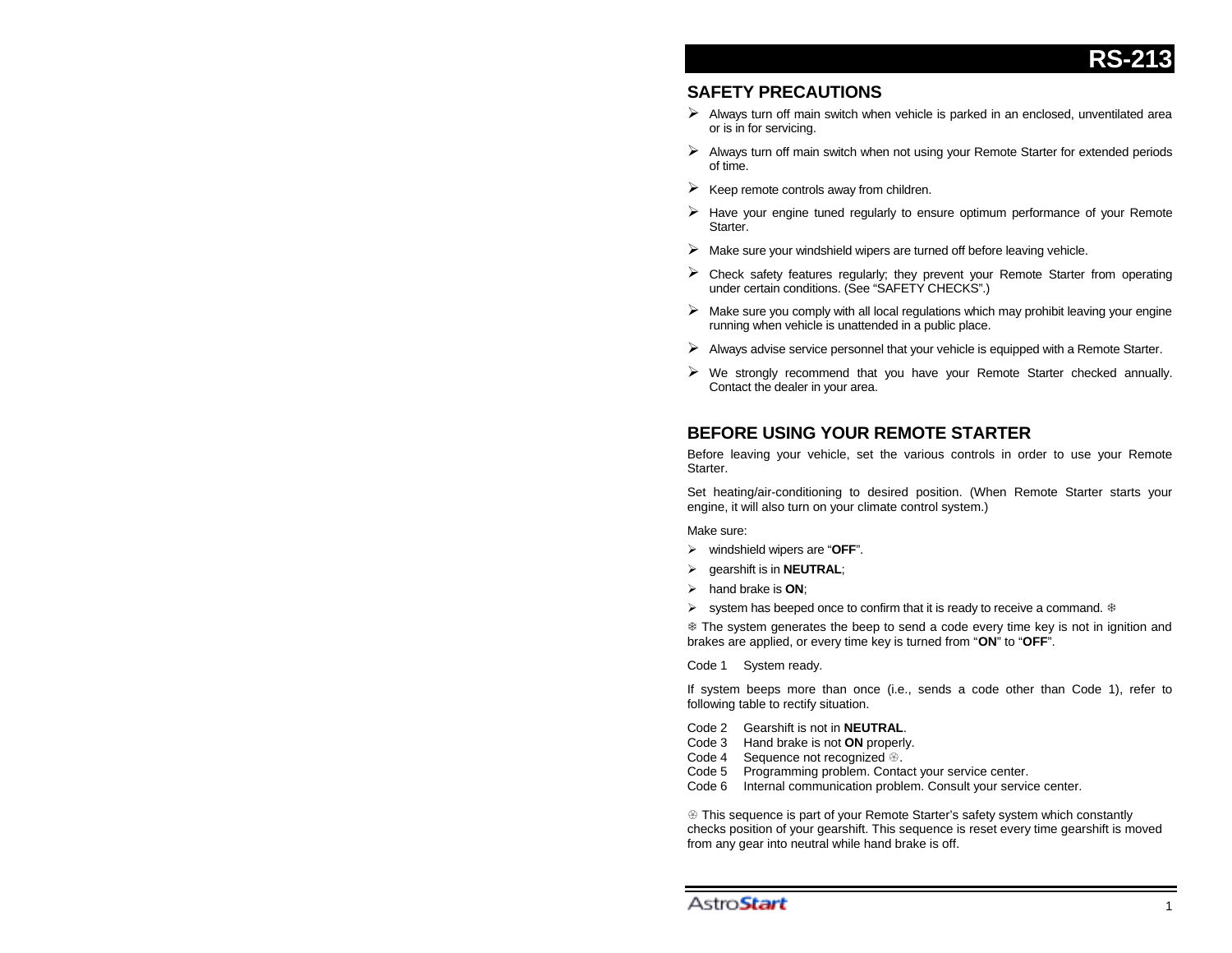# **REMOTE CONTROL**

Your remote control works off a small, long-life 12-volt alkaline battery (GP-23A) that should last up to 6 months. Range of your remote control can be affected by a weak battery, interference from nearby metal structures, hydro poles, or crowded parking lots. With an electronic CODE LEARNING device, up to three additional remote controls can be programmed for your vehicle. See your dealer for replacement batteries or additional remote controls.

# **USING YOUR REMOTE CONTROL**

(1-, 2- or 3-button remote)

To make sure that commands are transmitted properly, press desired button for 2 seconds. Indicator light will flash momentarily then remain on while transmitting command. A command will not be transmitted properly if you do not press button long enough (i.e., until indicator light goes out by itself).

Example: To start, press button "A" until indicator light goes out.



## **CONFIRMING COMMANDS**

In most cases, your system will confirm that command has been received properly. This will be done either by sounding horn (if horn was connected during installation) or flashing parking lights. In this manual, confirmation signals are written in an abbreviated form; for example:

(horn: 1, lights: 2) Means that horn will sound once and parking lights will flash twice.

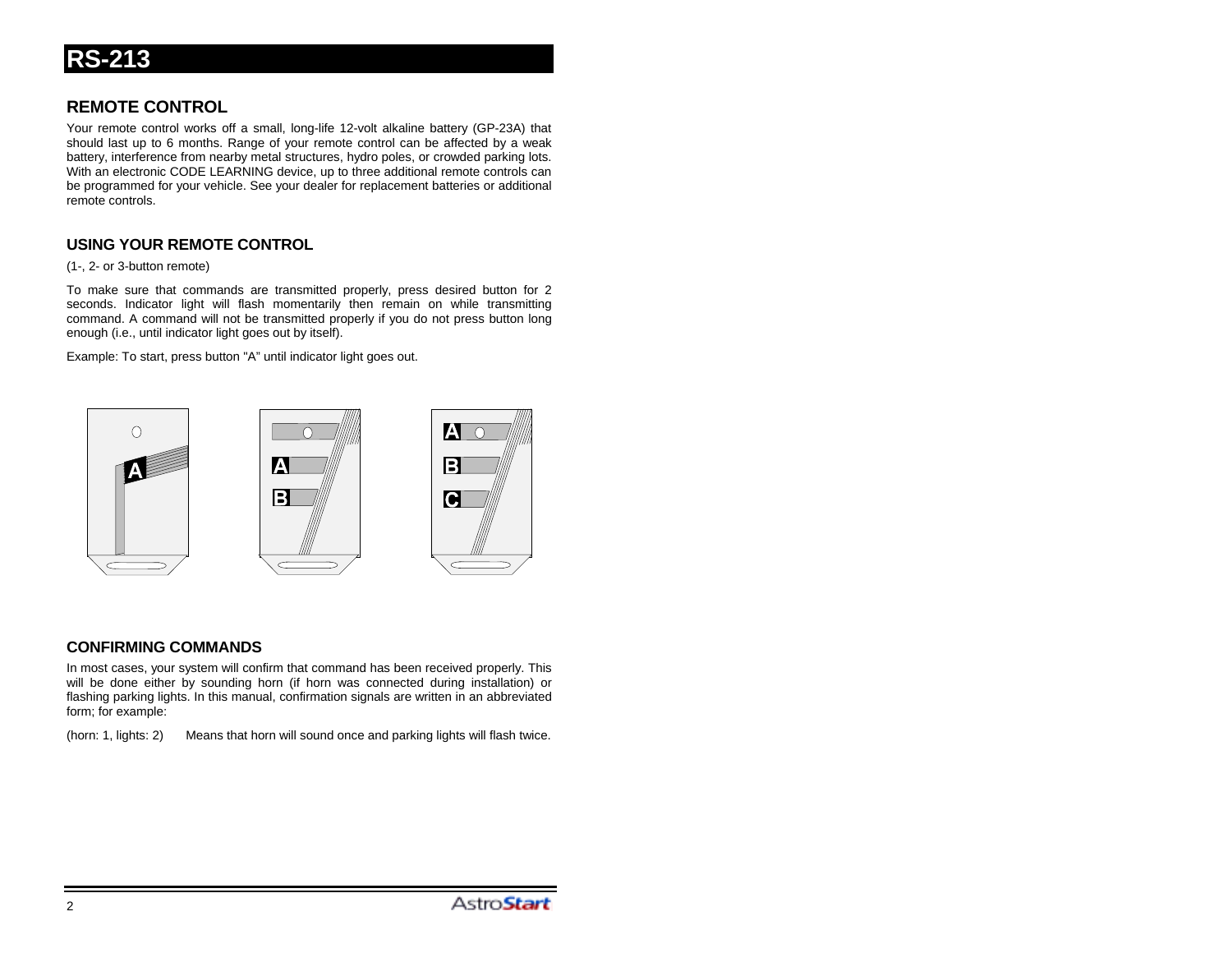# **RS-213 COMMAND CODES**

| Command                                                                                                                                                                                                                                                                                                                  | 1 <sub>BT</sub> | 2 BTS             | 3 BTS     | 4 BTS             | Confirmation |      |  |  |
|--------------------------------------------------------------------------------------------------------------------------------------------------------------------------------------------------------------------------------------------------------------------------------------------------------------------------|-----------------|-------------------|-----------|-------------------|--------------|------|--|--|
| Start/stop                                                                                                                                                                                                                                                                                                               | A               | A                 | A         | 1 A               | Lights       |      |  |  |
| Lock                                                                                                                                                                                                                                                                                                                     |                 |                   | B         | 1B                | Lights       | Ñ    |  |  |
| <b>Unlock</b>                                                                                                                                                                                                                                                                                                            |                 |                   | C         | 1C                | Lights       | රැ∈  |  |  |
| Trunk release                                                                                                                                                                                                                                                                                                            |                 |                   | B&C       | <b>1B&amp;C</b>   | Lights       | ଏ∈   |  |  |
| Sentinel mode                                                                                                                                                                                                                                                                                                            |                 | $B^*$             | A&B       | <b>1A&amp;B</b>   | Lights       |      |  |  |
| Start only                                                                                                                                                                                                                                                                                                               |                 | A&B *             | A&C       | <b>1A&amp;C</b>   | Lights,      | horn |  |  |
| Car finder                                                                                                                                                                                                                                                                                                               |                 |                   | A&B / A&C | A&B / A&C         | Lights,      | horn |  |  |
| Controlled output                                                                                                                                                                                                                                                                                                        |                 |                   | A&B / A&C | A&B / A&C         | Lights       |      |  |  |
| Channels 2,3 and 4 on 4-button remote are not used on RS-213.                                                                                                                                                                                                                                                            |                 |                   |           |                   |              |      |  |  |
| Confirmation of these three commands can be programmed as ACTIVE or INACTIVE<br>during installation. When programmed as <b>INACTIVE</b> , there is no confirmation.                                                                                                                                                      |                 |                   |           |                   |              |      |  |  |
| * Function "B" on 2-button remote control corresponds to command "A&B".<br>* Function "A&B on 2-button remote control corresponds to command "A&C".                                                                                                                                                                      |                 |                   |           |                   |              |      |  |  |
| Shaded areas correspond to<br>options that can be programmed<br>during installation. A maximum of<br>two of these commands can be<br>selected; see option list opposite.<br>"Car finder" and "Controlled<br>output" functions can be allocated<br>to either of A&B or A&C<br>commands depending on<br>available options. |                 | A&B               |           | A&C               |              | ✓    |  |  |
|                                                                                                                                                                                                                                                                                                                          |                 | Sentinel          |           | Start only        |              |      |  |  |
|                                                                                                                                                                                                                                                                                                                          |                 | Sentinel          |           | Controlled output |              |      |  |  |
|                                                                                                                                                                                                                                                                                                                          |                 | Sentinel          |           | Car finder        |              |      |  |  |
|                                                                                                                                                                                                                                                                                                                          |                 | Controlled output |           | Start only        |              |      |  |  |
|                                                                                                                                                                                                                                                                                                                          |                 | Controlled output |           | Car finder        |              | 5    |  |  |
|                                                                                                                                                                                                                                                                                                                          |                 | Car finder        |           | Start only        |              | 6    |  |  |
| Option 1 is programmed at factory. Ack your dealer if this entign was shaped during                                                                                                                                                                                                                                      |                 |                   |           |                   |              |      |  |  |

Option 1 is programmed at factory. Ask your dealer if this option was changed during installation and if so, check  $\checkmark$  appropriate box.

## **START COMMANDS**

#### **STARTING AND STOPPING YOUR ENGINE**

To start your engine, enter command from table (horn: 0, lights: 1). System automatically sets ignition contact time depending on your vehicle. Parking lights will stay on all the time engine is running.

To stop engine, enter same command.

#### **Trigger input**

Your Remote Starter is equipped with a negative trigger input. This input can be connected to another remote control device or timer output. If this input is connected, consult device manual or ask your technician which command is associated with start/stop function. All start/stop functions controlled by this input operate in same way as input controlled by remote control.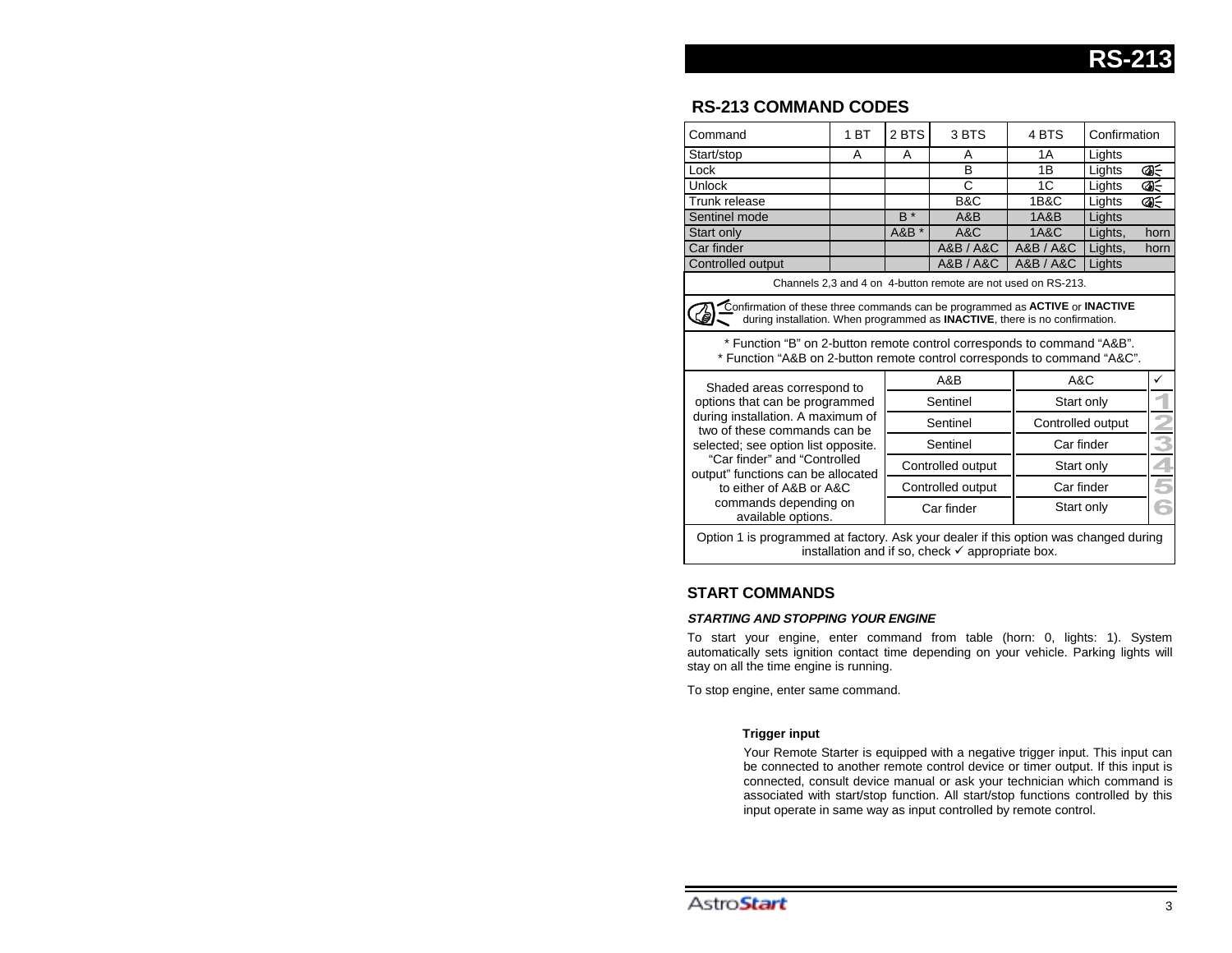

#### **START ONLY**

With horn confirmation.

Programmable as **Active** or **Inactive** during installation.

This command sounds the horn to confirm your vehicle has started when you cannot see it. Enter command from table; if command has been received properly, you will get a confirmation (horn: 1, lights: 1). Remote Starter will then send another message to confirm that engine has started properly (horn: 2, lights: 1). Parking lights will remain on all the time engine is running. You may repeat this command as often as you wish; it does not stop engine.

#### **CONTINUOUS MODE**

Continuous Mode consists of sending a "Start" command while engine is already running with key in ignition so that you can then remove ignition key. This mode allows you to leave engine running when you leave vehicle for a short period of time and also leaves heating/air-conditioning system on.

Enter a "Start" command while engine is running. Parking lights, engine and preset accessories will stay on for programmed time. Remove key, exit vehicle and lock doors. Steering column will be locked and all safety devices will remain active.

#### **SENTINEL (LOW TEMPERATURE) MODE**

Programmable as **Active** or **Inactive** during installation.

In Sentinel Mode, system can start your engine automatically when temperature falls below -15ºC (5ºF). Engine will run for programmed time, after which Sentinel Mode will wait 2½ hours and then start engine again if temperature is still below -15ºC (5ºF). All actions that normally stop engine when it is started by remote control (applying brakes, opening hood, etc.) have same effect in this mode.

#### **To activate Sentinel Mode**

Enter command from table (horn: 0, lights: 1).

Lights will flash once then, if temperature is below -15ºC (5ºF), engine will start after a 4½-second pause. This pause lets you distinguish between a regular start and an automatic (low temperature) start. If temperature is above -15ºC (5ºF), Sentinel waits until it goes below -15ºC (5ºF) before starting. If system cannot execute command (for example, hood is open), confirmation will be different (horn: 0, lights: 3).

**To deactivate this mode**, enter command again (horn: 0, lights: 2).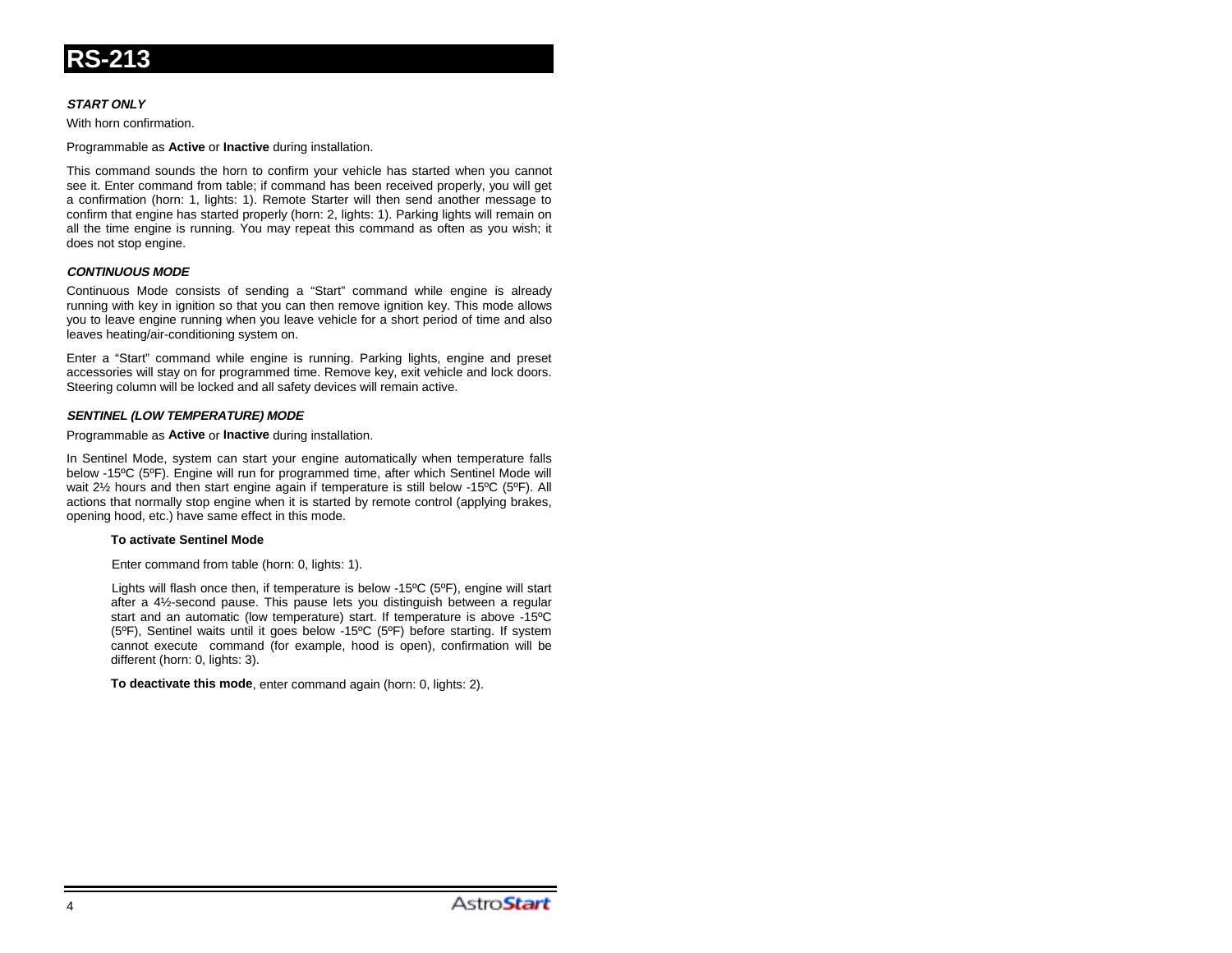

# **UPON ENTERING YOUR VEHICLE ...**

- $\triangleright$  Do not apply brakes; this will turn off engine immediately.  $\circledast$
- ¾ Insert ignition key and turn it to "**ON**" position.

#### **WARNING: DO NOT TURN IGNITION KEY TO "START" POSITION.**

 $\triangleright$  Drive as usual.

 $\circledast$  Remember that engine will also stop if hand brake is released or gearshift is moved before turning key to "**ON**" position.

#### **WHAT WILL STOP YOUR ENGINE**

For your safety, engine will not start or will stop if:

- $\triangleright$  Remote control sends a stop message.
- $\triangleright$  Hood is open.
- $\triangleright$  Brakes are applied.
- ¾ Gearshift is not in "**NEUTRAL**".
- ¾ Hand brake is not **ON** properly.
- ¾ Engine exceeds 3000 rpm.
- ¾ Main switch is **OFF**.

#### **MAIN SWITCH**

Main switch is usually installed under dashboard. It is a toggle **ON**/**OFF** switch that is used to cancel start functions only.

It does not disable other commands whichremain active.

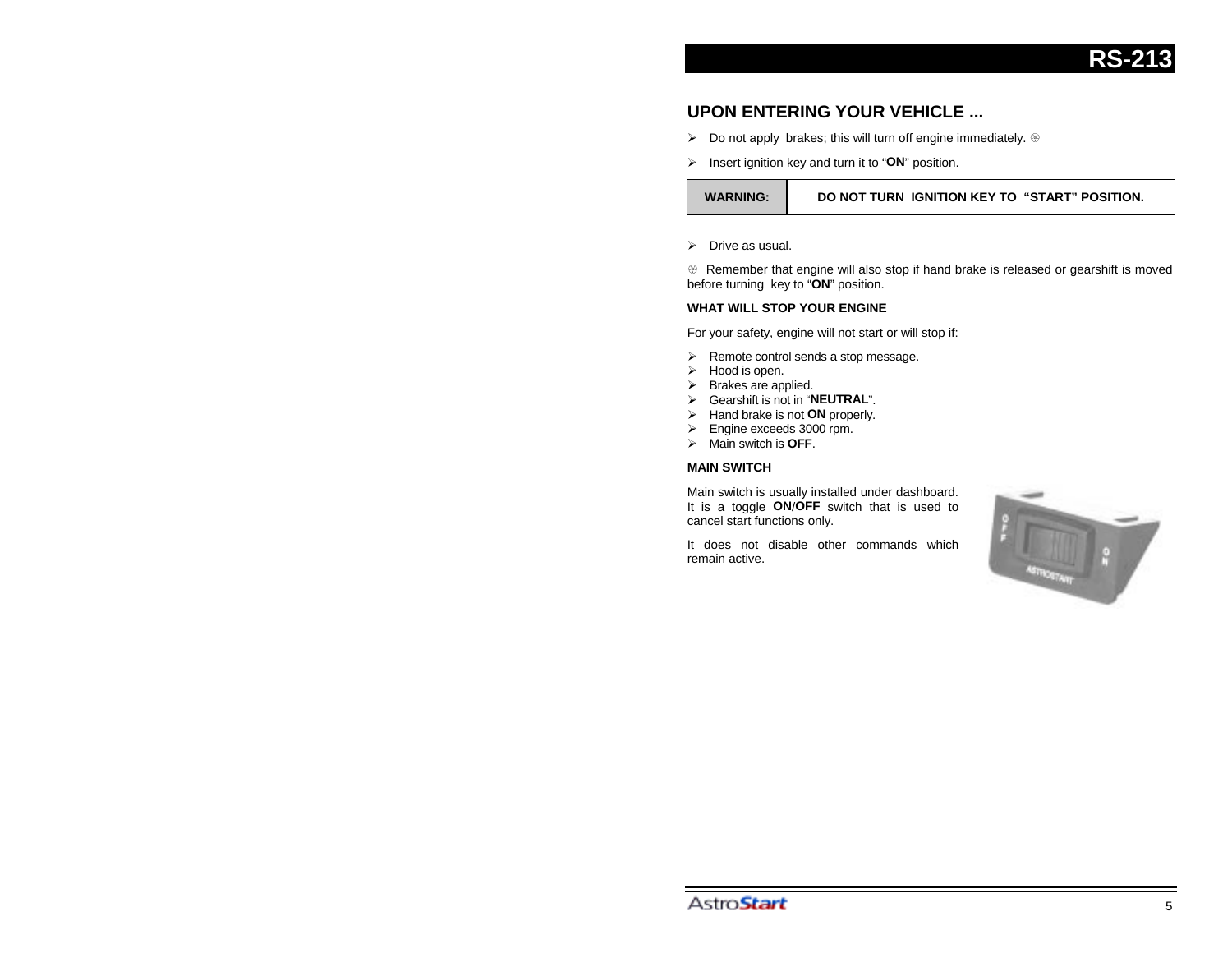# **DOOR LOCK/UNLOCK COMMANDS**

#### **LOCKING AND UNLOCKING DOORS**

If your vehicle is equipped with electric door locks, several functions can be operated by remote control. These features are optional and may require purchasing additional equipment. Consult your dealer for advice.

Following systems can be controlled:

- door locks;
- $\triangleright$  opening trunk or unlocking tailgate;
- $\triangleright$  interior lights.

# **Locking doors**

Enter "Lock" command from table (horn: 0, lights: 1) or ((horn: 0, lights: 0)  $*$ programmable during installation).

Doors are locked and parking lights flash once to confirm command has been received. ❁

### **Unlocking doors**

Enter "Unlock" command from table (horn: 0, lights: 2) or ((horn: 0, lights: 0) ❁ programmable during installation).

Doors are unlocked and parking lights flash twice to confirm command has been received. ❁

#### **Opening trunk and unlocking doors**



This command opens trunk and unlocks doors (horn: 0, lights: 2) or ((horn: 0, lights: 0)  $*$  programmable during installation).

Enter "Trunk release" command from table. Trunk is opened, doors are unlocked, and parking lights flash twice to confirm command has been received. ❁

❁ If confirmation has been programmed as **inactive** during installation, there is no confirmation.

If you are not sure you have received confirmation, repeat command. System will repeat confirmation as often as you wish (if confirmation is programmed as **active.**)

# **AUTOMATIC LOCK/UNLOCK**

Programmable as **Active** or **Inactive** during installation.

This function locks doors when ignition key is in "**ON**" position, engine is running and brakes are applied. Doors are unlocked when key is turned from "**ON**" to "**OFF**" or when Continuous Mode is activated.

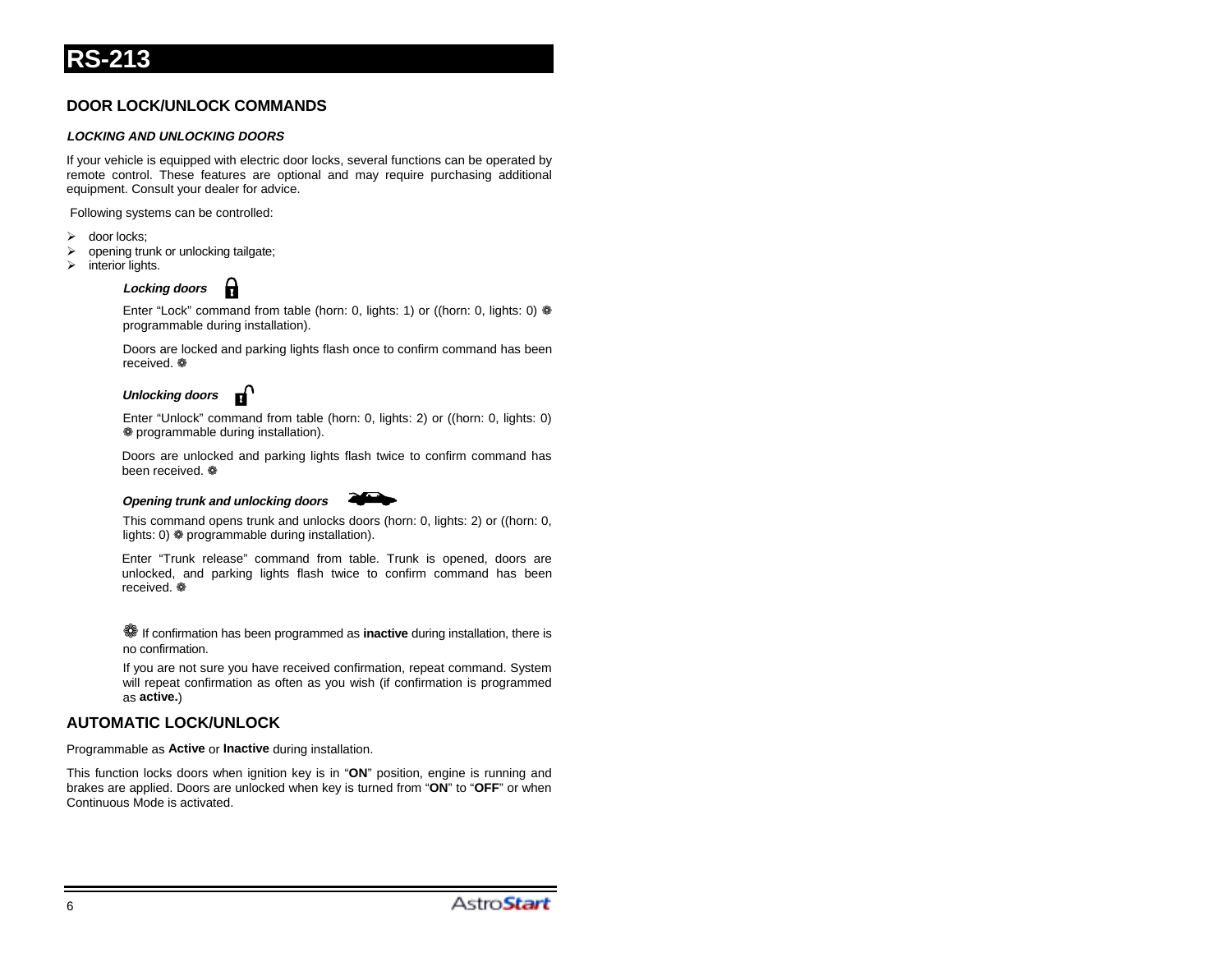#### **OTHER COMMANDS**

**DOME LIGHT**



Programmable as **Active** or **Inactive** during installation.

Dome light will turn on for 30 seconds every time "Unlock" command is sent. This 30 second duration is cancelled when "Lock" command is sent or brakes are applied.

**CAR FINDER**



Programmable as **Active** or **Inactive** during installation.

This function sounds horn on and off and flashes parking lights to help you locate your vehicle in a large parking lot or deter potential vehicle thieves or assailants by attracting attention.

Enter command from table.

Car Finder Mode operates for one minute; you can, however, deactivate it before one minute is up by repeating command or applying brakes.

#### **CONTROLLED OUTPUT**

Programmable as **Active** or **Inactive** during installation.

This command controls one of your vehicle's accessories depending on which one was connected during installation (headlights, defroster, etc.). For details, consult your technician.

Enter command from table. Controlled output is activated for one second or one minute, depending on initial programming. When output has been programmed for one minute, you can deactivate it by repeating command.

#### **ENGINE RUNTIME**



Your engine will stop automatically after a preset time. Parking lights will stay on as long as engine is running. Runtime is programmable during installation. Manufacturer preset time is 15 minutes but you can have it changed to suit your needs.

#### **IF ENGINE FAILS TO START**

If your system cannot start your vehicle at first attempt, it will wait a few seconds and then try again (it could try again twice depending on reason for failure to start), after which it will shut down automatically and wait for new command.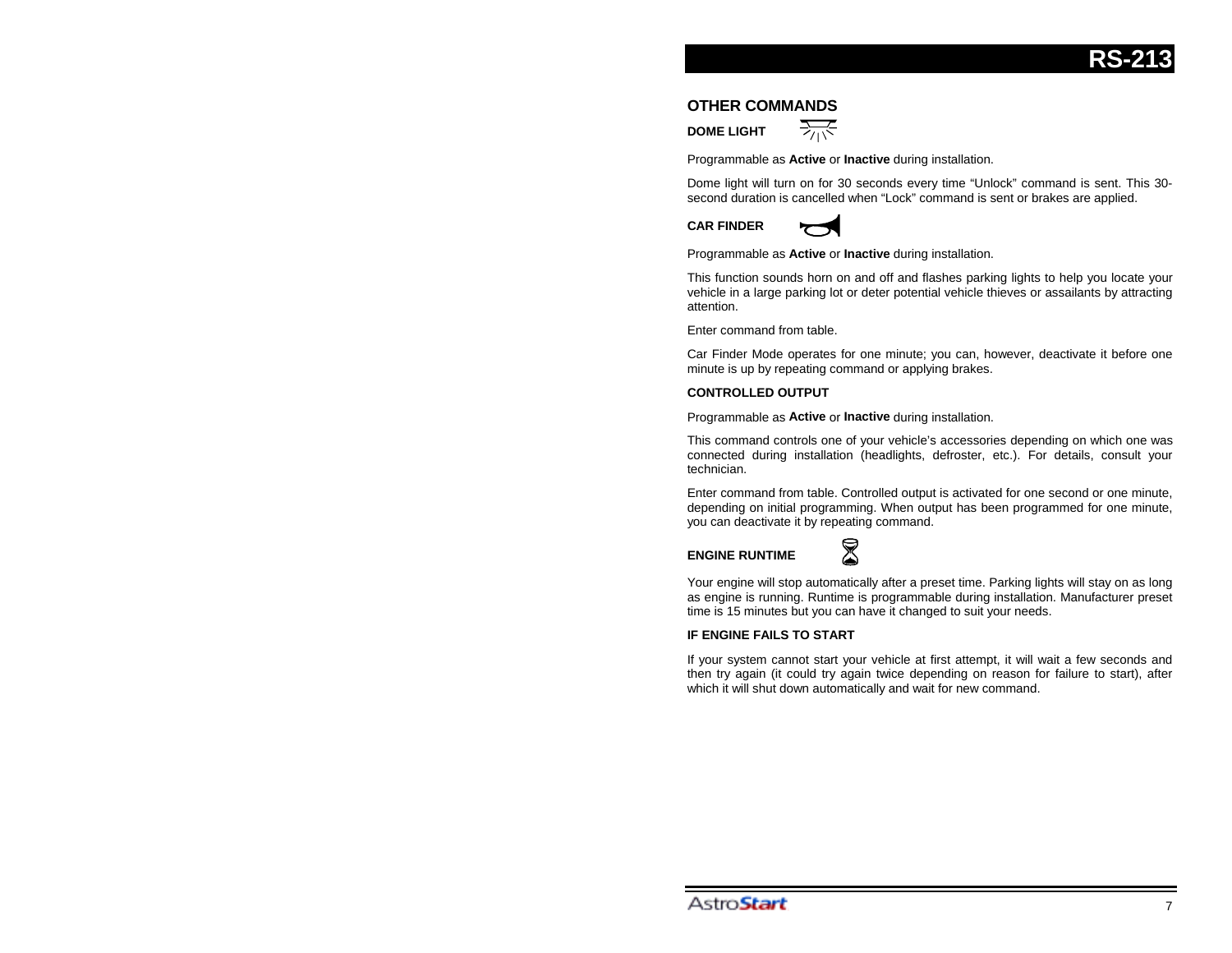# **SAFETY CHECKS**

In order to maintain high safety standard, proceed with following routine checks every month.

## **HOOD SWITCH**

- $\triangleright$  Start your vehicle with Remote Starter.
- $\triangleright$  Open hood.

Engine should stop as soon as hood is opened.

If engine does not stop, **first** turn main switch to "**OFF**" position and leave it "**OFF**" until situation is rectified; contact your local service center.

# **DETECTING "NEUTRAL" GEARSHIFT POSITION**

Your starter is designed to check gearshift position at all times. Your vehicle will not start or will stop if gearshift is not in **"NEUTRAL"**.

Check as follows:

- $\triangleright$  Start your vehicle with remote control as usual.
- $\triangleright$  Move gearshift slightly as if putting it in gear.
- Repeat above steps moving gearshift in all directions.
- If engine does not stop immediately when gearshift is moved in all directions, **first** turn main switch to "**OFF**" position and leave it "**OFF**" until situation is rectified; contact your local service center.

## **CHECKING HAND BRAKE**

Your starter is designed to check hand brake position at all times. Your vehicle will not start or will stop if hand brake is not in **"ON"** position.

Check as follows:

- $\triangleright$  Start your vehicle with remote control as usual.
- $\triangleright$  Release hand brake without applying brakes.
- $\triangleright$  Engine should stop as soon as you release hand brake.
- ¾ If engine does not stop, **first** turn main switch to "**OFF**" position and leave it "**OFF**" until situation is rectified; contact your local service center.

## **REPLACING OR BOOSTING VEHICLE BATTERY**

If you have to replace or boost battery for any reason, first turn main switch "**OFF**" and leave it "**OFF**" until battery is replaced or fully charged.

Reversing polarity during this operation could permanently damage your Remote Starter.

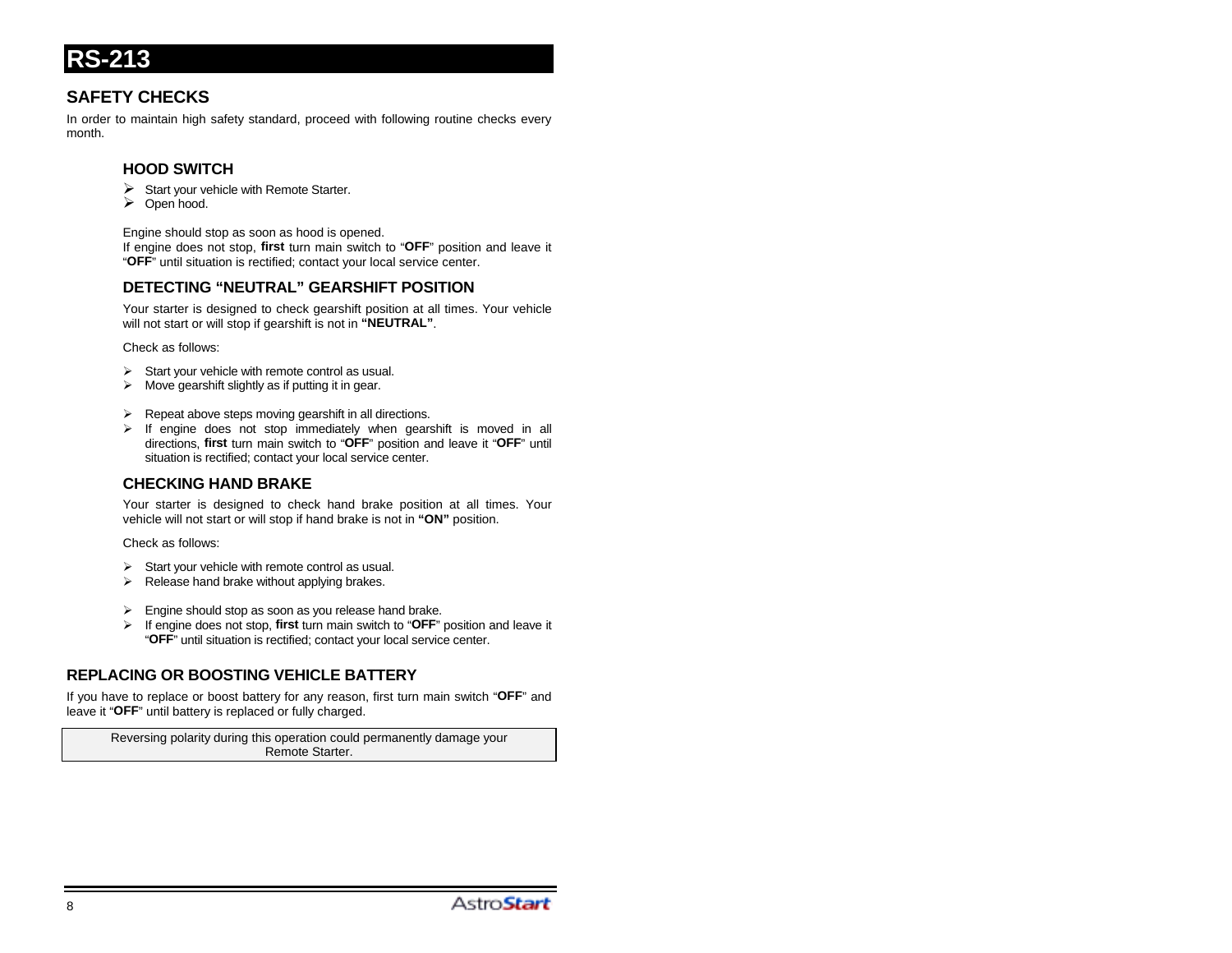# **LIFETIME LIMITED WARRANTY**

- 1. ASTROFLEX warrants the manufactured product against any defect in workmanship or material for the period specified below.
- 2. This Warranty excludes any other legal warranty, with the exception of the provisions pertaining to public order.
- 3. This Warranty only applies in favor of the original purchaser; it does not apply to subsequent purchasers.
- 4. This Warranty is valid for the life of the vehicle on which the product was originally installed, as long as it remains installed on the said vehicle, with the exception of those components covered by a shorter warranty.
- 5. If the conditions mentioned in paragraphs 3) and 4) are met, the Warranty applies solely to the control module of the remote starter.
- 6. All other accessories and tools (such as the transmitter, switch, antenna, DL-3 or DL-4 module, MultiTest tool, etc.) are warranted for a period of one year from the date of the purchase contract; the batteries are not covered by any warranty.
- 7. ASTROFLEX shall repair or replace any part of the product or the product itself, either (a) in accordance with the provisions in paragraph 5), free of charge during the first two years of the contract, or (b) in accordance with the provisions in paragraph 6), free of charge during the first year of the contract.
- 8. After two years from the date of the contract, ASTROFLEX shall repair any part of the product or the product itself in accordance with the provisions in paragraph 5), for a charge not exceeding \$30.00. This amount must accompany the product to be repaired. The product will be returned, freight collect, to the purchaser.
- 9. If the purchaser cannot provide proof of purchase, the Warranty is limited to two years from the manufacturing date as confirmed by the product's serial number. The purchaser of this ASTROFLEX product shall return the product for warranty service, freight prepaid, to the appropriate address indicated at the end of this document.
- 10. This Warranty only applies to the product itself and does not apply to any material damages other than to the product itself.
- 11. ASTROFLEX does not warranty either the product itself or any damages that may be caused by the product if any of the following conditions apply:
	- a) the installation was not done by the installer-distributor, and in accordance with the instructions from **ASTROFLEX:**
	- b) the product was damaged after installation;
	- c) the purchaser used the product in an abusive manner or for a purpose other than stipulated in the user's guide;
	- d) the purchaser repaired the product himself or had the product repaired by someone not authorized by ASTROFLEX;
	- e) the product was repaired with parts not authorized by ASTROFLEX.
- 12. ASTROFLEX is not responsible for removal or reinstallation charges.
- 13. This Warranty constitutes the only warranty from ASTROFLEX in regard to the original purchaser; any other warranty is specifically excluded, including legal warranties, with the exception of provisions pertaining to public order.

Note: Operation, specifications and design of our products are subject to change without notice.

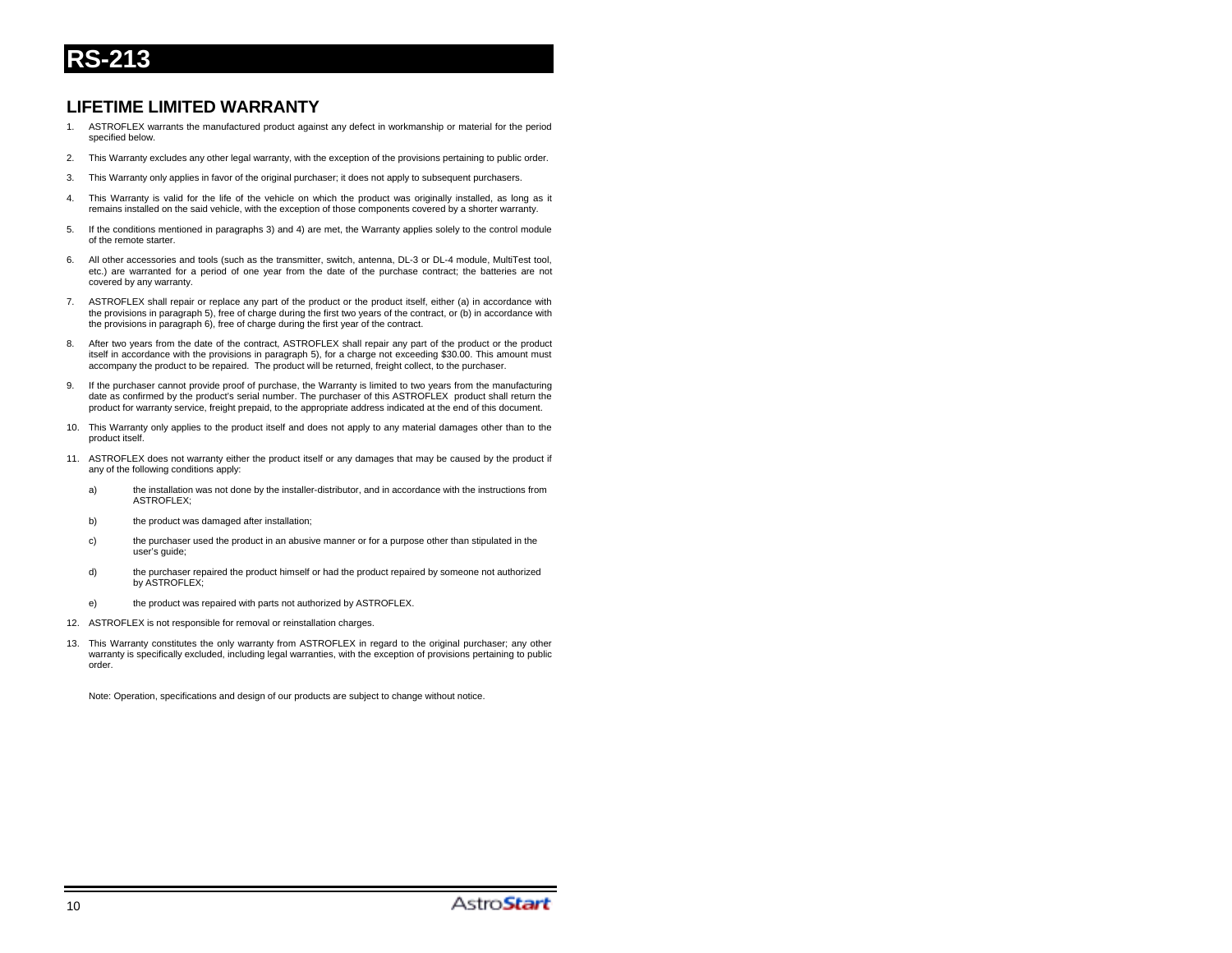

This device complies with the requirements of Industry Canada (IC) - Management of Radio-frequencies, as specified in document RSS-210. Its use is authorized only on a nointerference, no-protection basis; in other words, this device must not be used if it is determined that it causes harmful interference to services authorized by IC. In addition, the user of this device must accept any radio interference that may be received, even if this interference could affect the operation of the device.

IC APPROVAL No.: CAN 1854 K 1066



This device complies with Part 15 of the FCC rules.

Operation is subject to the following two conditions:

- (1) this device may not cause harmful interference and
- (2) this device must accept interference that may cause undesired operation.

This equipment has been tested and found to comply with the limits for a class B digital device, pursuant to Part 15 of the FCC Rules. These limits are designed to provide reasonable protection against harmful interference in a residential installation. This equipment generates, uses and can radiate radio frequency energy and, if not installed and used in accordance with the instruction manual, may cause harmful interference to radio communications. However, there is no guarantee that interference will not occur in a particular installation. If this equipment does cause harmful interference to radio or television, which can be determined by turning the equipment OFF and ON, the user is encouraged to try to correct the interference by one or more of the following measures:

- Reorient or relocate the receiving antenna
- Increase the separation between the equipment and receiver
- Connect the equipment into an outlet on a circuit different from that to which the receiver is connected
- Consult the dealer or an experienced radio / TV technician for help

FCC APPROVAL No. J5FRS-3TJ5FRS-3R